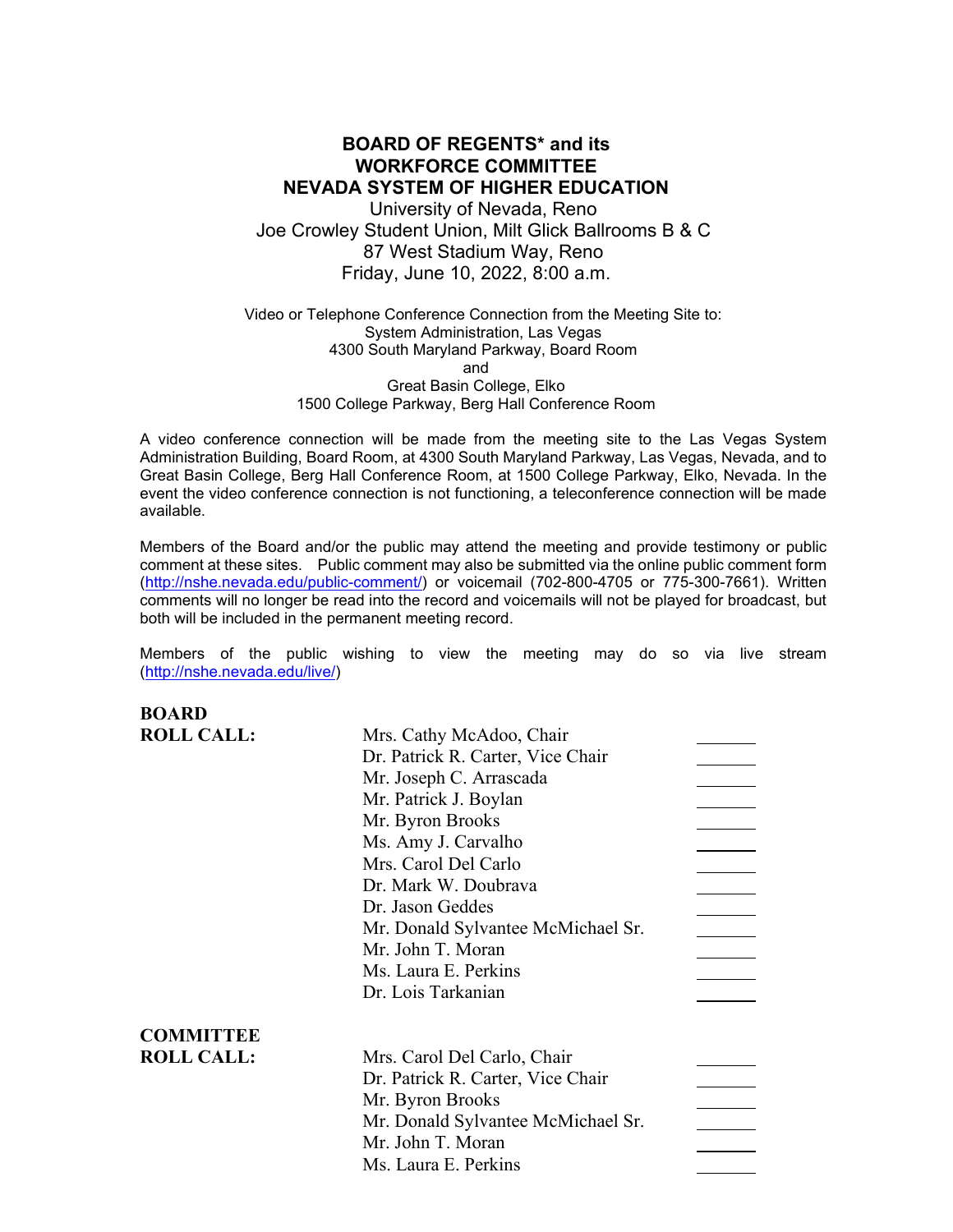In addition to the Workforce Committee, this meeting is noticed as a meeting of the Board of Regents to allow other Regents who may wish to attend to participate.

### **IMPORTANT INFORMATION ABOUT THE AGENDA AND PUBLIC MEETING**

**NOTE:**Below is an agenda of all items scheduled to be considered. Notification is hereby provided that items on the agenda may be taken out of the order presented, including moving an item to a different day if the meeting is noticed for more than one day, two or more agenda items may be combined for consideration, and an agenda item may be removed from the agenda or discussion relating to an item on the agenda may be delayed at any time.

In accordance with the Board of Regents' Bylaws, Title 1, Article V, Section 18, items voted on may be the subject of a motion to reconsider at this meeting. A motion to reconsider an item may be made at any time before adjournment of this meeting. Similarly, if an item is tabled at any time during the meeting, it may, by proper motion and vote, be taken from the table and thereafter be the subject of consideration and action at any time before adjournment of this meeting.

\*The Board of Regents, at its regularly scheduled meetings, meets concurrently with its Committees (the Academic, Research and Student Affairs Committee; the Audit, Compliance and Title IX Committee; the Community College Committee; the Business, Finance and Facilities Committee; the Health Sciences System Committee; the Inclusion, Diversity, Equity and Access Committee; the Security Committee; and the Workforce Committee). The Board's Committee meetings take place in accordance with the agendas published for those Committees. Regents who are not members of the Committees may attend the Committee meetings and participate in the discussion of Committee agenda items. However, action items will only be voted on by the members of each Committee, unless a Regent is temporarily made a member of that Committee under Board of Regents' Bylaws, Title 1, Article VI, Section 6. The full Board of Regents will consider Committee action items in accordance with the Board of Regents' agenda published for the current or for a subsequent meeting.

In accordance with the Board of Regents' Bylaws, Title 1, Article V, Section 12, a quorum may be gained by telephonic, video, or electronic transmission provided that notice to that effect has been given.

Some agenda items are noted as having accompanying reference material. Reference material may be accessed on the electronic version of the agenda by clicking the reference link associated with a particular item. The agenda and associated reference material may also be accessed on the Internet by visiting the Board of Regents' website at:

### <https://nshe.nevada.edu/leadership-policy/board-of-regents/meeting-agendas/>

Many public libraries have publicly accessible computer terminals. Copies of the reference material and any additional support materials that are submitted to the Board of Regents' Office and then distributed to the members of the Board of Regents after the posting of this agenda but before the meeting, will be made available as follows: 1. Copies of any such materials are available at the Board of Regents' Office at 2601 Enterprise Road, Reno, Nevada and the Board of Regents' Office at 4300 South Maryland Parkway, Las Vegas, Nevada. A copy may be requested by calling Winter Lipson at (702) 889-8426; 2. Copies of any such materials will also be available at the meeting site.

Reasonable efforts will be made to assist and accommodate physically disabled persons attending the meeting. Please call the Board office at (775) 784-4958 in advance so that arrangements may be made.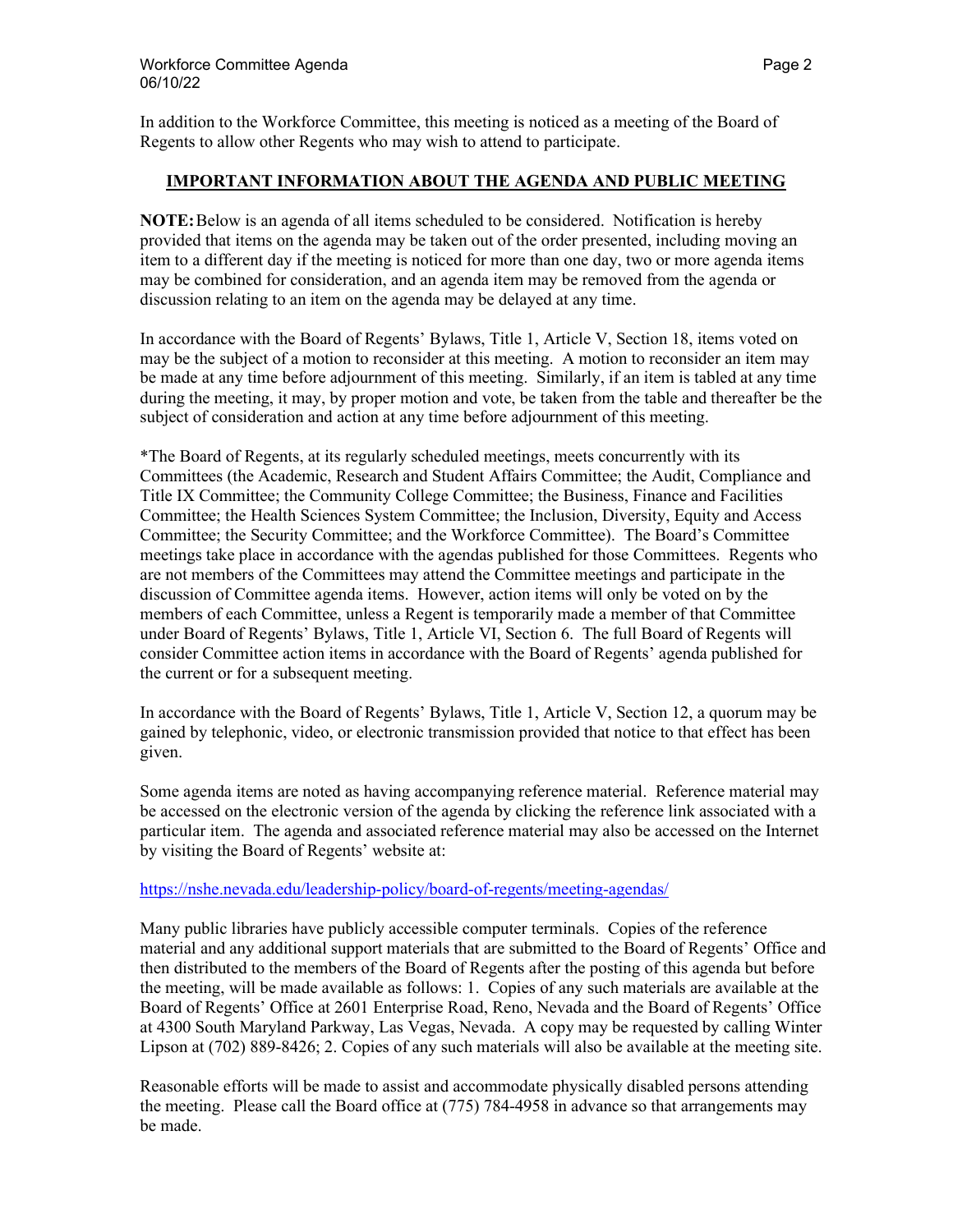## **1. PUBLIC COMMENT INFORMATION ONLY**

Public comment will be taken during this agenda item. No action may be taken on a matter raised under this item until the matter is included on an agenda as an item on which action may be taken. Comments will be limited to three minutes per person. Persons making comment will be asked to begin by stating their name for the record and to spell their last name. The Committee Chair may elect to allow additional public comment on a specific agenda item when that agenda item is being considered.

In accordance with Attorney General Opinion No. 00-047, as restated in the Attorney General's Open Meeting Law Manual, the Committee Chair may prohibit comment if the content of that comment is a topic that is not relevant to, or within the authority of, the Board of Regents, or if the content is willfully disruptive of the meeting by being irrelevant, repetitious, slanderous, offensive, inflammatory, irrational or amounting to personal attacks or interfering with the rights of other speakers.

The Committee will consider approval of the minutes from the December 3, 2021, meeting of the Board of Regents' Community College Committee. *[\(Ref. WF-2\)](https://nshe.nevada.edu/wp-content/uploads/file/BoardOfRegents/Agendas/2022/06-jun-mtgs/wf-refs/WF-2.pdf)*

*ESTIMATED TIME: 5 mins.*

### **3. CHAIR'S REPORT INFORMATION ONLY**

Chair Carol Del Carlo will discuss current workforce events and her activities as Committee Chairwoman.

*ESTIMATED TIME: 5 mins.*

## **4. COMMUNITY COLLEGES: CRITICAL INFORMATION ONLY ISSUES ON WORKFORCE DEVELOPMENT**

A representative of the community colleges will present on critical issues regarding workforce training and credential programs including, but not limited to, how state funds for capacity have been utilized. *[\(Ref. WF-4\)](https://nshe.nevada.edu/wp-content/uploads/file/BoardOfRegents/Agendas/2022/06-jun-mtgs/wf-refs/WF-4.pdf)*

*ESTIMATED TIME: 20 mins.*

# **2. MINUTES FOR POSSIBLE ACTION**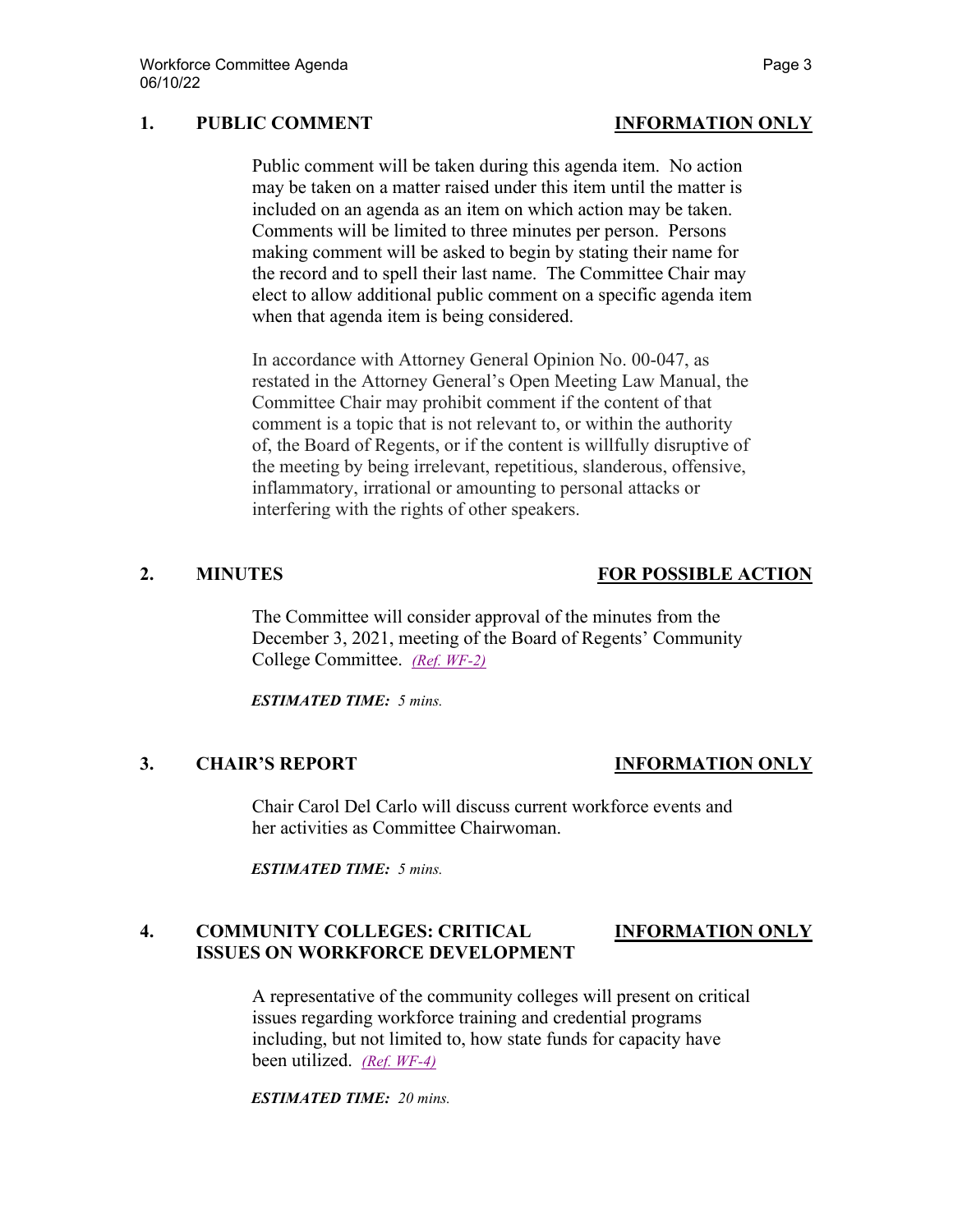### **5. UNIVERSITY AND STATE COLLEGE INFORMATION ONLY WORKFORCE DEVELOPMENT INITIATIVES**

UNLV Executive Vice President and Provost Chris Heavey, UNR Executive Vice President and Provost Jeff Thompson, and NSC Executive Vice President and Provost Vickie Shields will provide updates on workforce development initiatives and outcomes at their respective institutions. *[\(Ref. WF-5\)](https://nshe.nevada.edu/wp-content/uploads/file/BoardOfRegents/Agendas/2022/06-jun-mtgs/wf-refs/WF-5.pdf)*

*ESTIMATED TIME: 20 mins.*

### **6. WORKFORCE INCENTIVE GRANT INFORMATION ONLY**

Acting Vice Chancellor for Academic and Student Affairs and Community Colleges Renée Davis and Research Analyst José Quiroga will present a Workforce Incentive Grant (WIG) proposal, which establishes a Nevada student financial assistance program in response to Governor Steve Sisolak's March 22, 2022, announcement that he set aside up to \$5 million in American Rescue Plan Act dollars to explore ways to make community college free for more Nevadans by 2025. *[\(Ref. WF-6\)](https://nshe.nevada.edu/wp-content/uploads/file/BoardOfRegents/Agendas/2022/06-jun-mtgs/wf-refs/WF-6.pdf)*

*ESTIMATED TIME: 20 mins.*

# **7. NEW BUSINESS INFORMATION ONLY**

Items for consideration at future meetings may be suggested. Any discussion of an item under "New Business" is limited to description and clarification of the subject matter of the item, which may include the reasons for the request, and no substantive discussion may occur at this meeting on new business items in accordance with the Nevada Open Meeting Law (NRS 241.010 *et seq*.).

*ESTIMATED TIME: 5 mins.*

# **8. PUBLIC COMMENT INFORMATION ONLY**

Public comment will be taken during this agenda item. No action may be taken on a matter raised under this item until the matter is included on an agenda as an item on which action may be taken. Comments will be limited to three minutes per person. Persons making comment will be asked to begin by stating their name for the record and to spell their last name. The Committee Chair may elect to allow additional public comment on a specific agenda item when that agenda item is being considered.